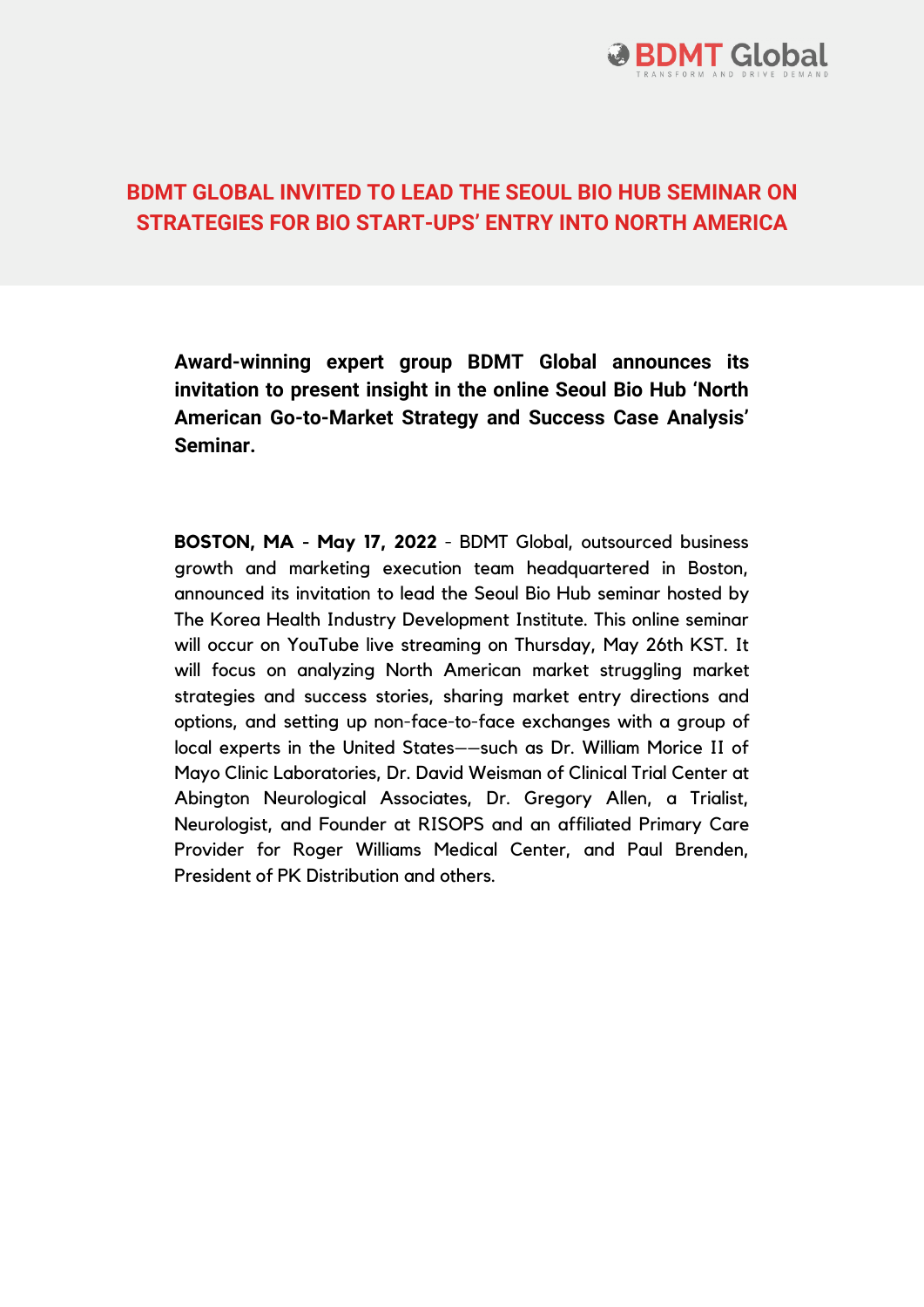*BDMT Global anticipates our participation in this Seoul Bio Hub seminar as we hope to help bio startups learn more about entry strategies into the North American market. Utilizing our own success stories as leading examples, they will learn to understand the complexities of the US healthcare systems, how each target and stakeholders work together, and how as a company they can use these to establish the best strategies.*

*I am confident that after this seminar, these startups will be better prepared to enter the US market with marketing strategies and tactics that will propel them forward and grow their business,*-**Suzy Im, Managing Partner**

Seoul Bio Hub is a biomedical startup platform commissioned and operated by the Seoul Metropolitan Government by the Promotion Agency that provides businesses with professional education, consulting, and networking for technology commercialization and the global advancement of startups. The Seoul Bio Hub seminar consists of four sessions with themes: Global Go-To-Market Strategy and Effects, Analysis of North American market success stories through various Go-To-Market strategies, Innovative business development insight through North American market licensing success stories, and Company application and Next Step. This seminar is aimed at domestic biomedical startups preparing to enter the US market, and only those who apply in advance can participate. For more information about the Seoul Bio Hub seminar click [here.](https://www.youtube.com/watch?v=3IaLXeduzww&t=2s)